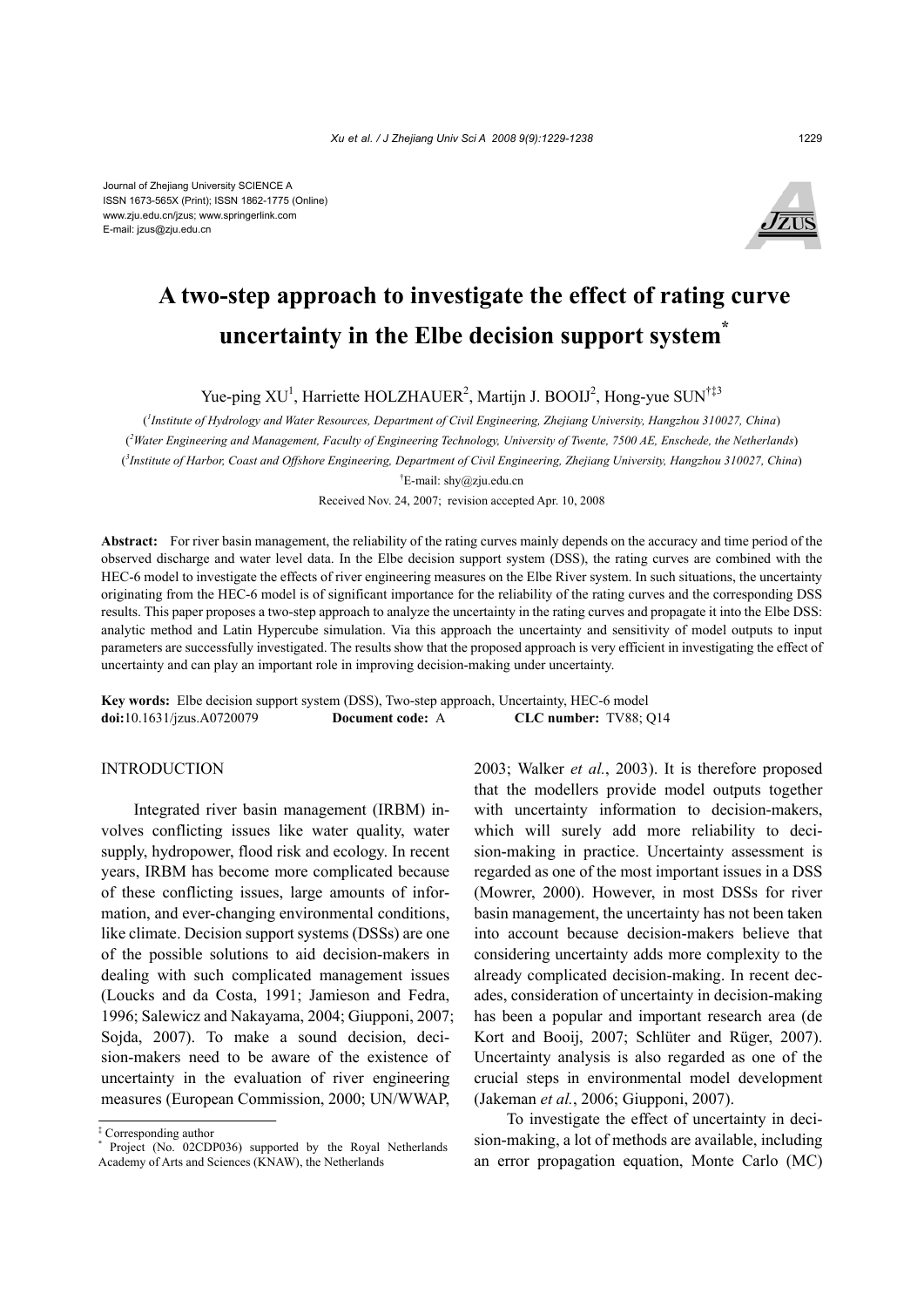methods, response surface (RS) method and Bayesian uncertainty analysis. Table 1 summarizes the advantages and disadvantages of some of these uncertainty analysis methods, with some examples of applications. Besides the methods introduced in Table 1, other methods can be used for uncertainty propagation as well, for example Rosenblueth's point estimation method and Harr's point estimation method (Yu *et al.*, 2001). There are general rules for choosing an appropriate uncertainty propagation method, including linearity or non-linearity of models, monotony of models, efficiency of methods, and research or practical requirements (Saltelli *et al.*, 2000; Booij, 2002). For complicated systems a combination of methods is needed, which is the case in this paper.

A DSS has been designed for the Elbe River, located in Central Europe. As an integrated and complicated DSS, many models are included, in which the rating curves are one of the most important components. The rating curves are used to produce hydrological data needed for the Elbe River system analysis. The reliability of the rating curves is therefore essential for the DSS. In this paper the uncertainties in the rating curves are identified and a two-step uncertainty analysis approach is designed to propagate these uncertainties into the Elbe DSS. This approach is mainly proposed for a complicated decision-making situation and regarded as novel and efficient in investigating the effect of rating curve uncertainty. To demonstrate the efficiency and validity of the proposed approach, one of the main components of the Elbe DSS, the vegetation model which uses the rating curves as inputs, is therefore selected as an example.

## STUDY AREA AND MODELS

## **Study area**

The Elbe DSS focuses on the German part of the Elbe River (Fig.1). The DSS integrates important issues like water quality, flood risk, navigation and ecology (de Kok *et al.*, 2000). To cope with these different issues, several models have been used, such as 1D hydraulic models, a hydrological model HBV (Hydrologiska Byråns Vattenbalansavdelning) (Bergström, 1995), a flood risk model, a shipping model and a vegetation model. Among these models, the rating curves are one of the substantial components of the Elbe DSS. They serve as inputs into other models, such as the shipping and vegetation models in the Elbe DSS. Due to practical reasons, the vegetation model is used as an example.

#### **Model**

Two 1D hydraulic models are used to provide inputs to the vegetation model: the rating curves and Hydrologic Engineering Center (HEC)-6 model (U.S. Army Corps of Engineers, 1993). The rating curves describe the relationships between the discharge (*Q*) and water level (*H*) along the river, based on measurements at gauge stations. Though simple and useful, the disadvantage is that the rating curves based on measurements cannot model the effects of river engineering measures on the water levels. One such measure is channel dredging, which changes the geometry of the river channel and may change the rating curves along the river after implementation. The rating curves in the Elbe DSS are represented

| raore i travamuljo anu ulsiu vanuljos or universite universiting propagation inventus |                                     |                                                                            |                                                                                                                                          |                                                                                                     |  |  |
|---------------------------------------------------------------------------------------|-------------------------------------|----------------------------------------------------------------------------|------------------------------------------------------------------------------------------------------------------------------------------|-----------------------------------------------------------------------------------------------------|--|--|
| Method                                                                                | Characteristic                      | Advantage                                                                  | Disadvantage                                                                                                                             | Application                                                                                         |  |  |
| Error propaga- Analytical<br>tion method                                              |                                     | Easy; preliminary results;<br>time dependable                              | No interactions; local and linear<br>approximation                                                                                       | McIntyre and Whea-<br>ter $(2004)$ ; Xu and<br>Booii (2005)                                         |  |  |
| Monte Carlo<br>methods                                                                | Sampling method                     | Arbitrary level of accuracy;<br>easily implemented;<br>non-linear model    | Time consuming; results difficult<br>to analyze                                                                                          | Kuczera and Parent<br>$(1998)$ ; Thorsen <i>et</i><br><i>al.</i> (2001); Yu <i>et</i><br>al. (2001) |  |  |
| Response sur-<br>face method                                                          | Construction of<br>response surface | Fast; transparent view of<br>global sensitivity                            | Necessity of a lot of insight and<br>expertise; not dynamic; complex                                                                     | Janssen et al. (1990);<br>Bauer <i>et al.</i> (1999)                                                |  |  |
| Bayesian un-<br>certainty<br>analysis                                                 | Model averaging                     | Able to consider model<br>structure and quantities<br>uncertainty together | Lack of robustness of the prob-<br>ability of correctness for new<br>models; irrelevance of the prob-<br>ability to the decision process | Draper $(1995)$ ; Zio<br>and Apostolakis<br>$(1996)$ ; Wasserman<br>(2000)                          |  |  |

**Table 1 Advantages and disadvantages of different uncertainty propagation methods**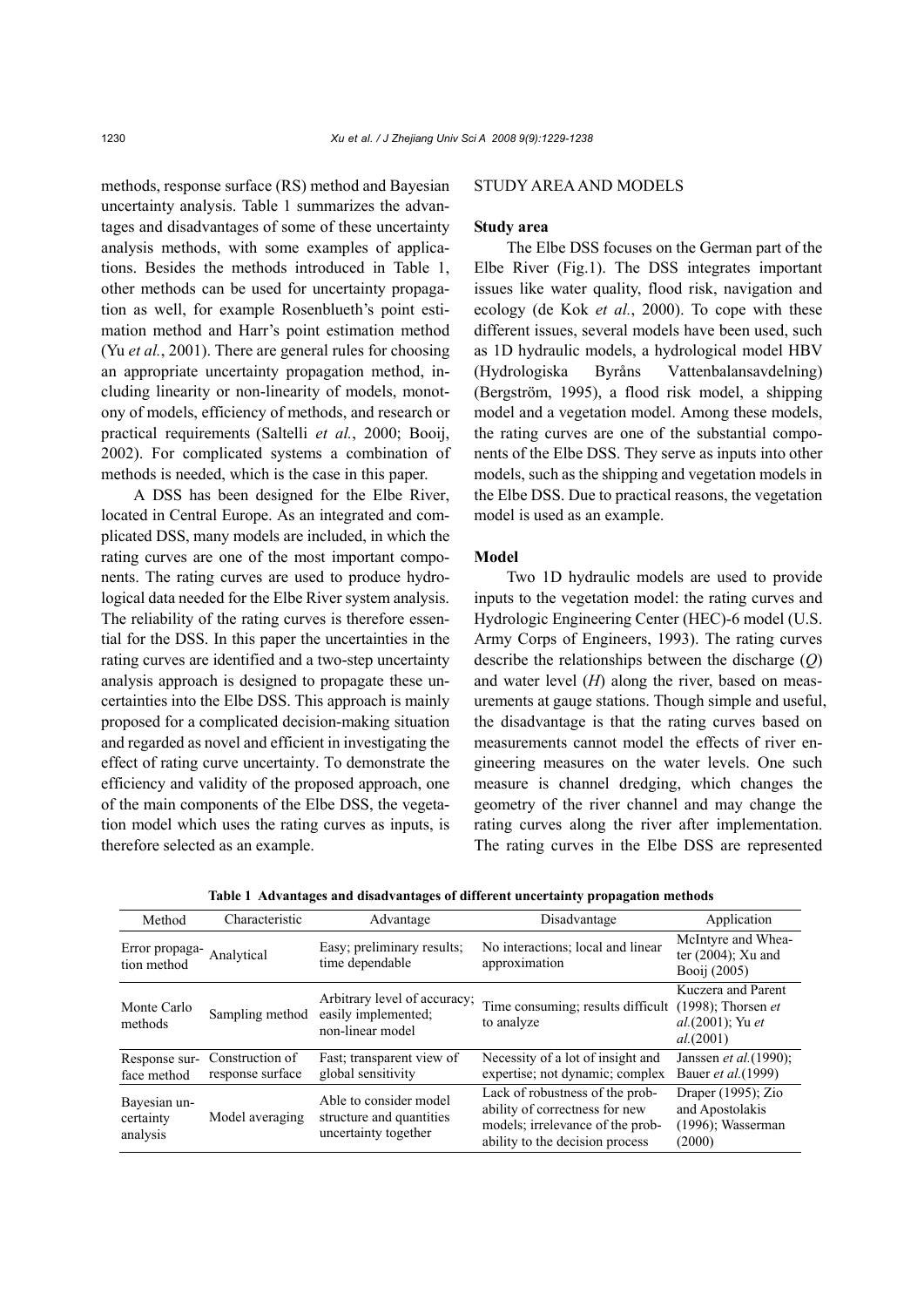

**Fig.1 Part of the Elbe River in Germany** 

by:  $H=a\times Q^b$ , where Q is the discharge (m<sup>3</sup>/s), H is the water level (m), and *a* and *b* are location-dependent parameters which can be found by least-square fitting. The main function of the HEC-6 model is to compute the water levels for river flow in the main channel. It is a 1D open channel flow model. The advantage of HEC-6 is its capability to take into account the effects of river engineering measures. One disadvantage is that this model cannot be used directly to compute the flood duration which is one dominant component for the vegetation model. In order to investigate the effects of different measures, the two models are combined in the Elbe DSS. First the HEC-6 model is used to produce the discharge and water level for different measures for each location along the Elbe River. Then these data are analyzed to derive the rating curves along the river by regression analysis. By doing this, new rating curves can be obtained to account for the possible measures that affect the geometry of channel and floodplains. 2D models are not yet used due to data availability and their high computational requirements.

The vegetation model is a simplified version of the rules from MOVER (Model for Vegetation Response), which is a vegetation sub-model of INFORM (Integrated Floodplain Response Model) from the German Federal Institute. This model is mainly used to produce maps for the dominant groups of vegetation (biotypes) in the floodplain area along the Elbe

River (Fuchs *et al.*, 2002). It uses the flood duration (i.e., the total number of flooding days per year), the distance to the main channel, and land use, to determine the presence or absence of biotypes. In this model, a specification of the most expected biotype is determined on the basis of a set of rules. The rules consist of three matrices, one matrix for each land use type. The matrix provides specific ranges for the distance to the main channel and ranges for the number of flooding days of a biotype. One such matrix for agriculture is shown in Table 2. In this model, there are 11 dominant biotypes in total (Table 3). One important concept in this vegetation model is the flood duration. The lognormal distribution is used to model the daily discharge statistics. The number of flooding days based on the critical discharge in the floodplain area is calculated for each cell  $(x, y)$  in the area using the approximation of error function:

$$
N_{\text{flood}}(x, y) = \frac{365}{2} \left( 1 - \text{erf}\left[ \frac{\log(Q_{\text{crit}}(x, y)) - \mu(x)}{\sqrt{2}\sigma(x)} \right] \right), (1)
$$

where the discharge parameters  $\mu$  and  $\sigma$  are locationdependent and given by the daily discharge range; erf is the error function;  $Q_{\text{crit}}$  is the critical discharge;  $N_{\text{flood}}$ is the number of flooding days. The critical discharge *Q*crit is defined as the discharge at which a certain piece of land  $(x, y)$  starts to flood. In order to determine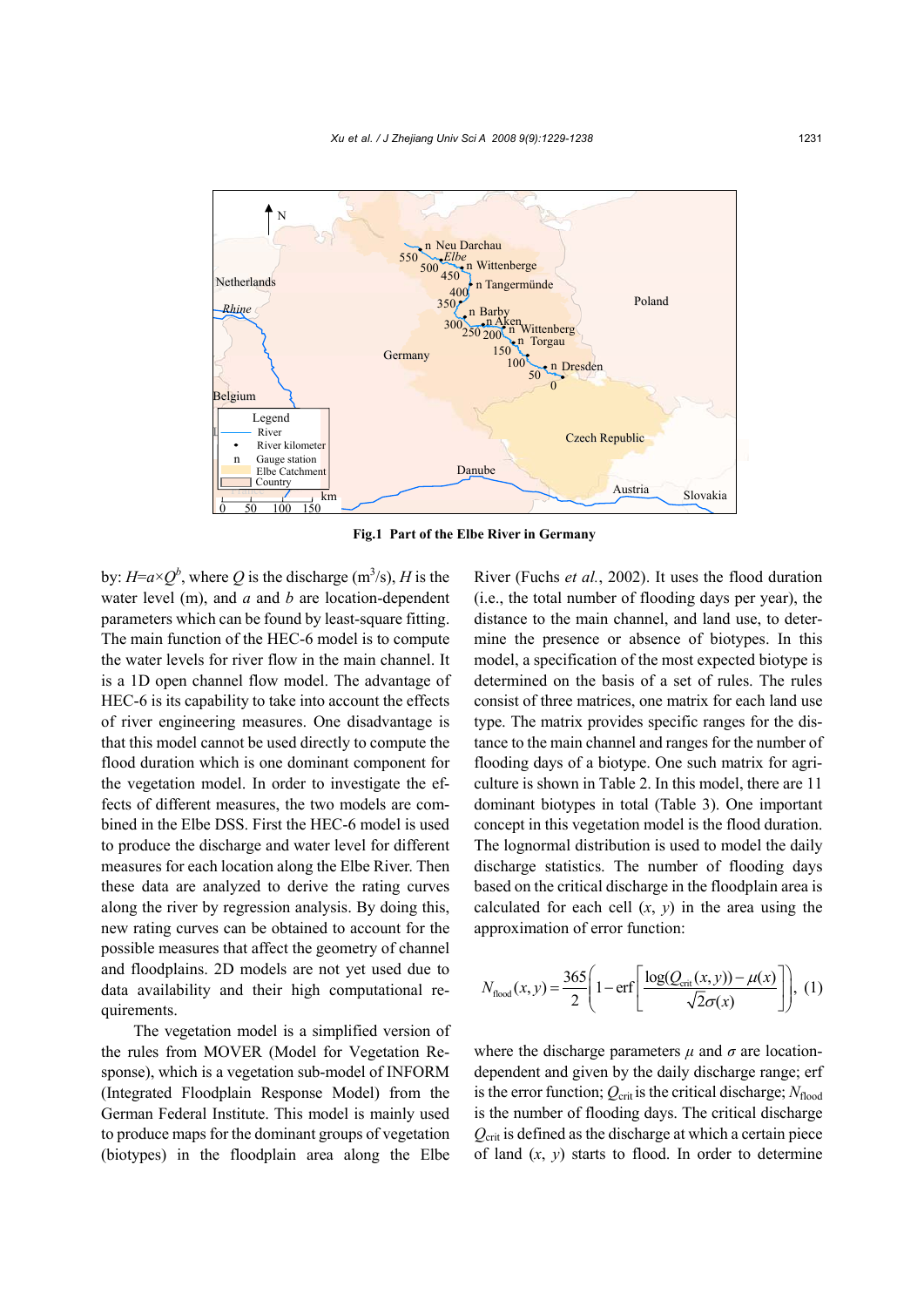**Table 2 Example rule matrix for agriculture (Fuchs** *et al.***, 2002)** 



this critical discharge, the elevation of the land  $z(x, y)$ and the rating curves are needed. The error function erf is given as

> 2  $erf(z) = \frac{2}{\sqrt{\pi}} \int_0^z e^{-x^2} dx$ . (2)

The decision variables are the frequencies of 11 biotypes to characterize the biotype diversity in the floodplains along the Elbe River. They are calculated as the individual number of cells of each biotype divided by the total number of cells of all biotypes in the floodplain:

$$
P_i = N_i / N_{\text{total}},\tag{3}
$$

where  $P_i$  is the frequency of *i*th biotype;  $N_i$  is the number of cells of *i*th biotype in the floodplains and *N*<sub>total</sub> is the total number of cells of all biotypes.

# TWO-STEP APPROACH

In order to investigate the effect of the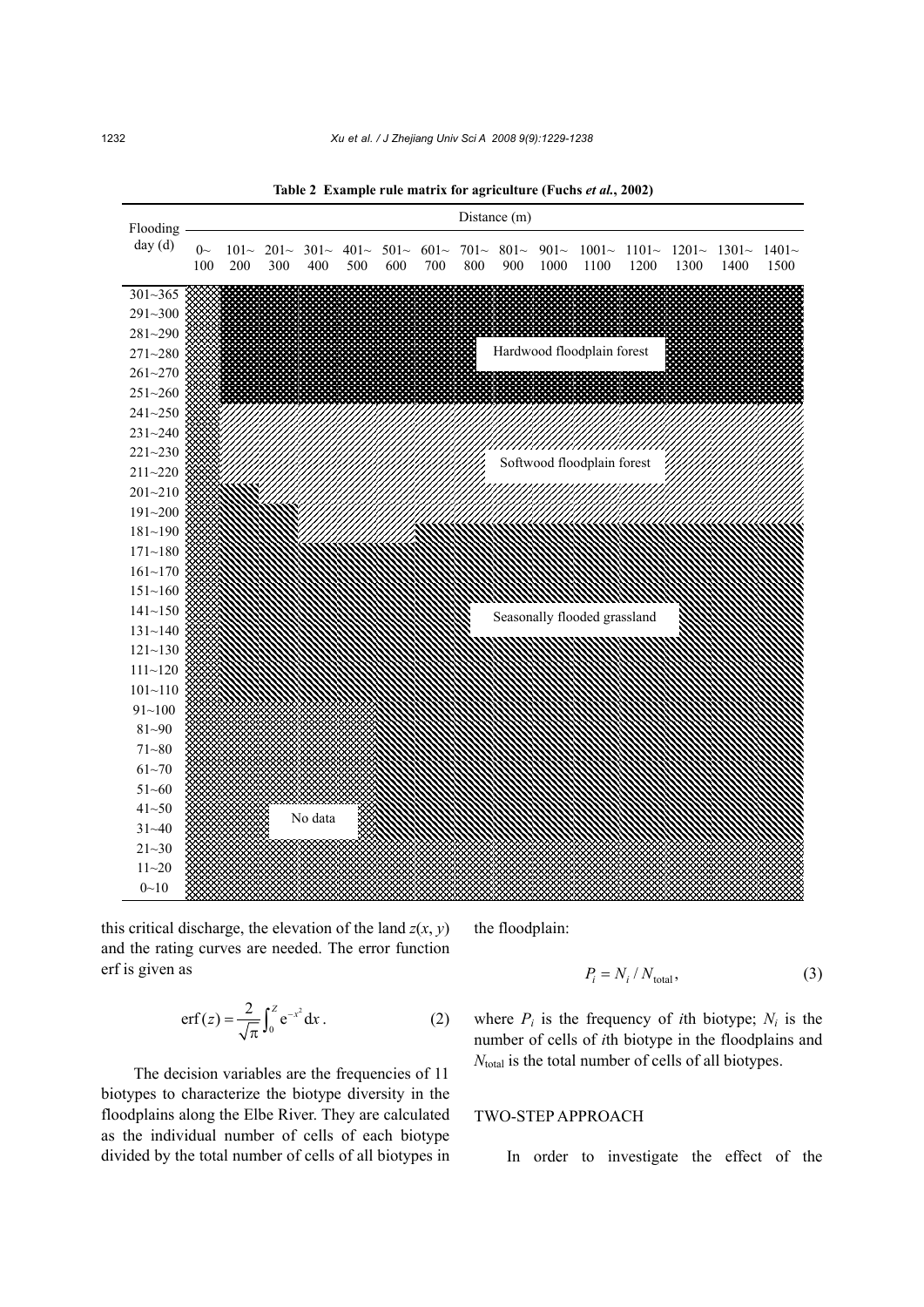| <b>Biotype</b><br>number | Biotype description                              |  |
|--------------------------|--------------------------------------------------|--|
| 0                        | No data                                          |  |
| 1                        | Seasonally flooded grassland                     |  |
| 2                        | Softwood floodplain forest                       |  |
| 3                        | Hardwood floodplain forest                       |  |
| 4                        | Reed                                             |  |
| 5                        | Herb fringes and herb meadows                    |  |
| 6                        | Grassland of wet to moist sites                  |  |
| 7                        | Intensively used, species-poor, moist grassland  |  |
| 8                        | Other reeds                                      |  |
| 9                        | Herby flood banks and plains near the water      |  |
| 10                       | Dry and warm ruderal sites with dense vegetation |  |
| 11                       | Moist ruderal sites                              |  |

**Table 3 Biotypes in the floodplains along the Elbe River**

uncertainty in the rating curves on the vegetation model, a two-step approach is proposed in this paper. This approach is designed in two steps, mainly taking into consideration its efficiency for a complex DSS. The first step in this approach is analytical uncertainty propagation, which is efficient in the sense of its analytical characteristics, time-saving and high accuracy for modeling a linear system (Bevington and Robinson, 1992; also see references in Table 1) while simulation methods are often more time-consuming and the results are difficult to analyze. This is particularly designed to add more reliability to the rating curve uncertainty analysis results, since the rating curve equation can be transformed to a linear one, as described later. The second step is Latin Hypercube simulation, which is well known as needing less simulation time compared to other Monte Carlo methods and is more precise in producing random samples (Saltelli *et al.*, 2000). Besides its efficiency, this approach is also novel because usually uncertainty analysis is implemented in one single step by utilizing either analytical or simulation methods.

## **Analytical uncertainty propagation**

The analytical approach is the first step, mainly used to investigate the uncertainties in the rating curve parameters *a* and *b* and propagate them into the parameters in the second regression analysis. The error in the water levels is normally distributed and the standard deviation is estimated to be  $\sigma_H = 5$  cm. To apply an analytical method, the equation of the rating curves is transformed to

$$
\log H = \log a + b \log Q. \tag{4}
$$

Let  $x = \log Q$  and  $y = \log H$ . Then  $\sigma_y =$  $\sqrt{\sigma_u^2(\partial y/\partial H)^2} = \sigma_H/H$ . Furthermore, let  $A = \log a$  and *B=b*. The estimations of *A* and *B* are respectively

$$
A = \frac{1}{\Delta} \left( \sum_{i} \frac{x_i^2}{\sigma_{Hi}^2} \sum_{i} \frac{y_i}{\sigma_{Hi}^2} - \sum_{i} \frac{x_i}{\sigma_{Hi}^2} \sum_{i} \frac{x_i y_i}{\sigma_{Hi}^2} \right);
$$
 (5a)

$$
B = \frac{1}{\varDelta} \Bigg( \sum_{i} \frac{1}{\sigma_{Hi}^2} \sum_{i} \frac{x_i y_i}{\sigma_{Hi}^2} - \sum_{i} \frac{x_i}{\sigma_{Hi}^2} \sum_{i} \frac{y_i}{\sigma_{Hi}^2} \Bigg); \tag{5b}
$$

where 
$$
\Delta = \sum_{i} \frac{1}{\sigma_{Hi}^2} \sum_{i} \frac{x_i^2}{\sigma_{Hi}^2} - \left(\sum_{i} \frac{x_i}{\sigma_{Hi}^2}\right)^2
$$
.

A first-order error propagation equation is used to propagate the error originated from the HEC-6 model into the uncertainties in *A* and *B*. Based on the first-order error propagation equation, the standard deviations of *A* and *B* are computed as

$$
\sigma_A = \sqrt{\frac{1}{\Delta} \sum_i \frac{x_i^2}{\sigma_{Hi}^2}}; \ \sigma_B = \sqrt{\frac{1}{\Delta} \sum_i \frac{1}{\sigma_{Hi}^2}}.
$$
 (6)

So the uncertainties in the original parameters *a* and *b* are

$$
\sigma_a = \sigma_A e^A; \ \sigma_b = \sqrt{\frac{1}{\Delta} \sum_i \frac{1}{\sigma_{Hi}^2}}.
$$
 (7)

The second linear regression analysis is used to model the dependence of *a* and *b* at different river sections. The equations to model the dependency are:

$$
\begin{cases}\ny = f_1 + e_1 x, \text{ for } a, \\
y = f_2 + e_2 x, \text{ for } b.\n\end{cases}
$$
\n(8)

The uncertainties in *a* and *b* calculated by Eq.(7) are propagated into the regression parameters  $e_1$ ,  $f_1$ ,  $e_2$ , and  $f_2$  in Eq.(8). The method for calculating the uncertainty in regression parameters can be found in (Sabatelli *et al.*, 2002).

As described above, this analytical approach is easy to implement and can provide accurate results for a linear system.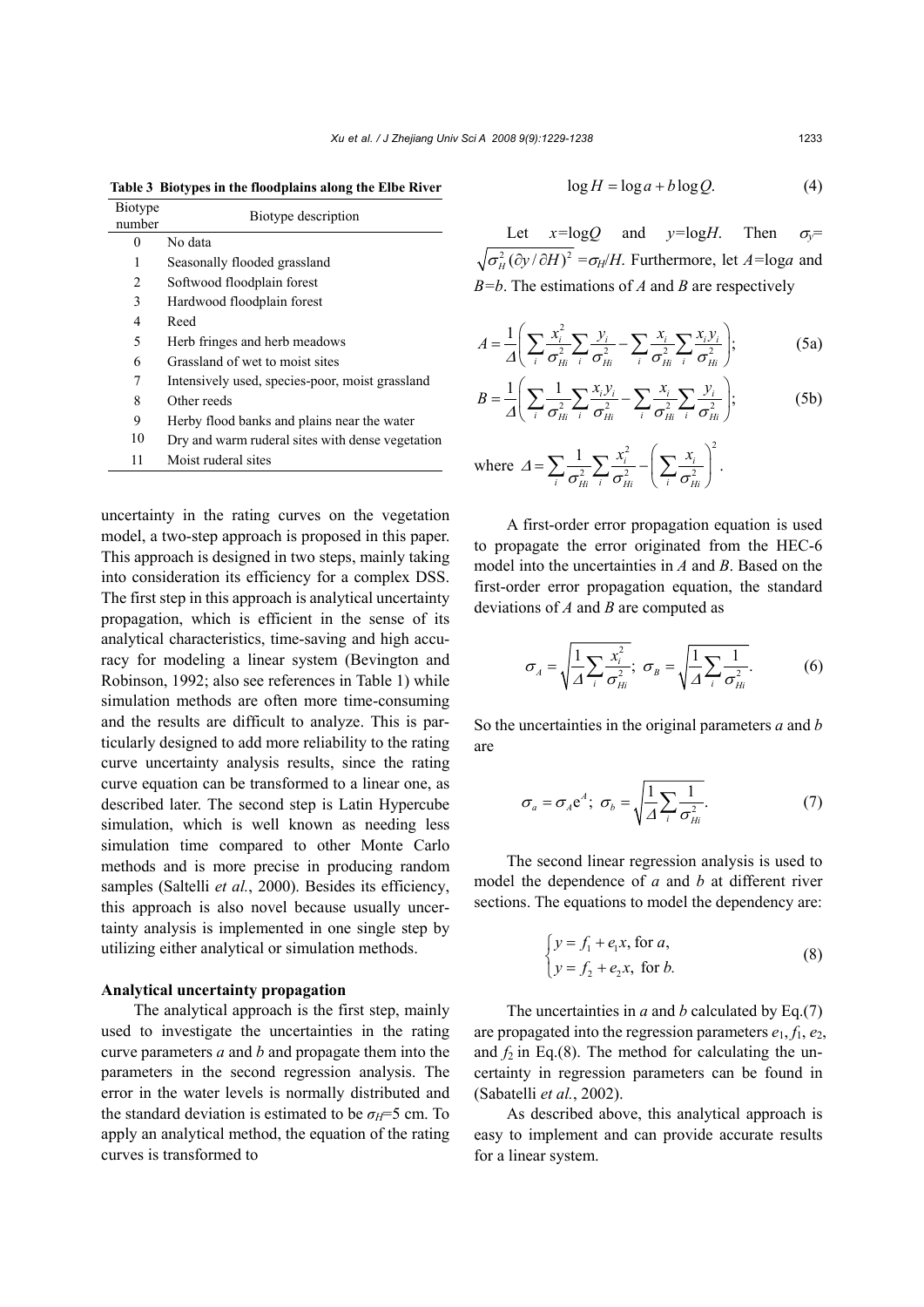## **Latin Hypercube simulation**

The second step is mainly to propagate the uncertainties in the regression parameters  $e_1$ ,  $f_1$ ,  $e_2$  and  $f_2$ into the vegetation model by Latin Hypercube simulation (Saltelli *et al.*, 2000). This sampling scheme first segments the assumed probability distributions into a number of intervals, each having equal probability. Then, from each interval, a value is selected at random according to the probability distributions within the interval. Latin Hypercube sampling is generally more precise for producing random samples than conventional Monte Carlo sampling, because the full range of the probability distribution is sampled more evenly. As mentioned before, this sampling scheme is also more efficient, since it needs far less simulation runs than normal Monte Carlo sampling, in achieving the same accuracy. Fig.2 shows a brief schematic graph of Latin Hypercube simulation to generate a sample of size 5 from input and parameter vector  $X=[x_1, x_2]$ , with  $x_1$  normal on [−1 1] and  $x_2$ triangular on [1 4].

# UNCERTAINTY SOURCES

In this paper, due to data availability, the authors focus on the analysis of uncertainty in the hydrological and hydraulic models. Therefore the uncertainty in the vegetation model is not considered, due to lack of information. Based on sensitivity analysis (Xu, 2005), the uncertainty in the rating curves is found to be the most dominant source. Therefore, in the following, only the uncertainty in the rating curves will be described.

Two linear regression analyses are involved in estimating the uncertainty in the rating curves. As stated before, the rating curves along the Elbe main channel are fitted from the discharge and water level data calculated from the HEC-6 model by linear regression analysis. This is the first linear regression analysis. In addition, the water levels upstream and downstream are highly dependent on each other. This is represented by a high dependence of the parameter *a*/*b* upstream and downstream. The dependence is modelled by another linear regression analysis in order to estimate the final uncertainty in the rating curves. This is the second regression analysis. The reliability of the rating curves depends greatly on the



**Fig.2 Illustration of Latin Hypercube simulation. (a) Random sample from**  $x_1$ **; (b) Random sample from**  $x_2$ **; (c) Random pairing**  $(x_1, x_2)$ **.**  $x_1$ **: normal on**  $[-1, 1]$ **;**  $x_2$ **: triangular on [1 4]** 

accuracy of the water levels calculated by the HEC-6 model. One source of uncertainty in the rating curves is therefore the error in the computed water levels. In the Elbe DSS, the HEC-6 model calculates the water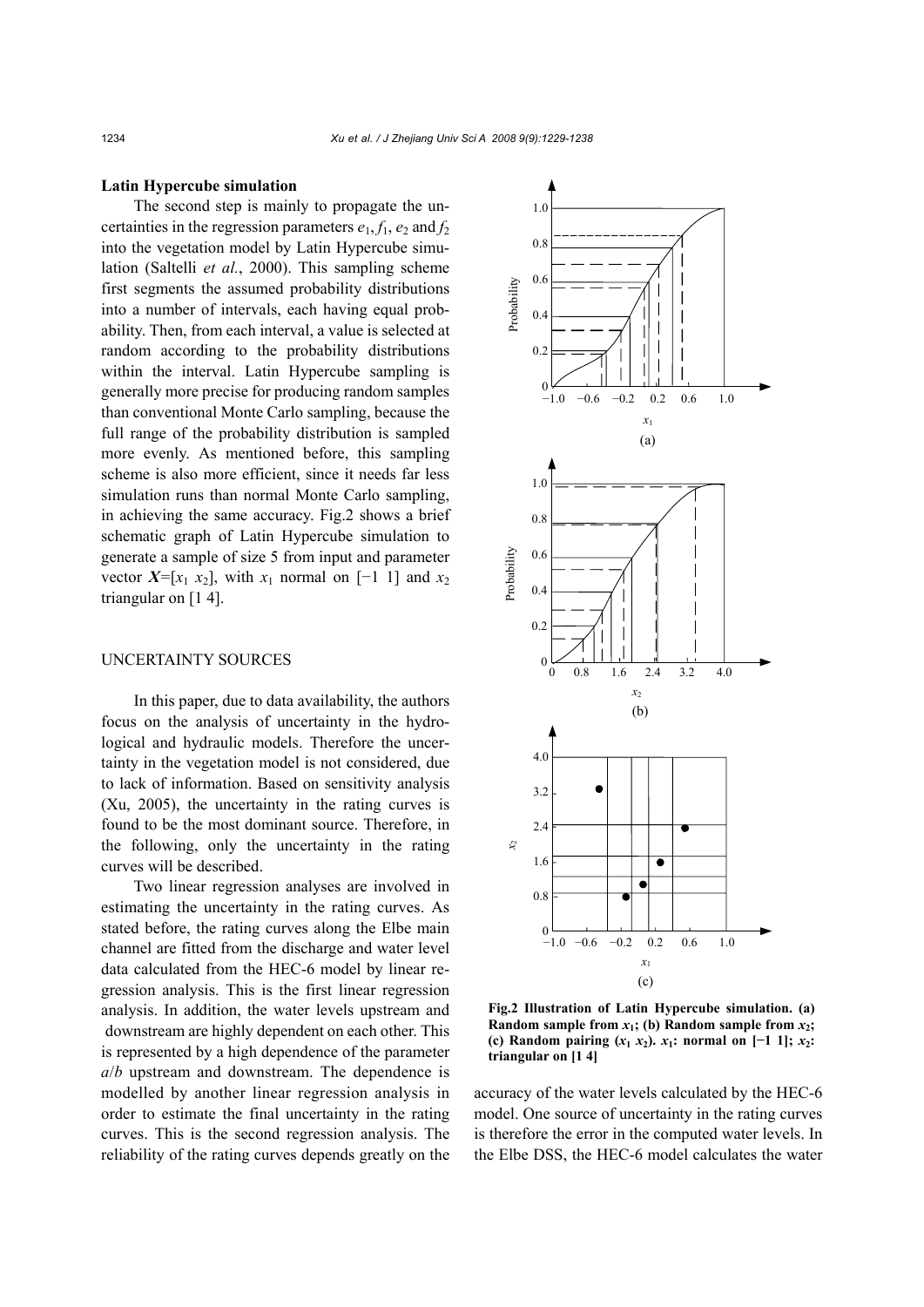levels for 10 different discharges for every 100 m. These 10 values correspond to the discharges of different return periods, which represent a whole range of the river flows in the Elbe River. A rough estimation of the error is obtained from the calibration of the HEC-6 model along the Elbe River sections 252~272 km, 291~299 km and 332~343 km. According to (Nestman and Buchele, 2002), the differences between the measured and calculated water levels are from 4 cm to 10 cm. A maximum value of 10 cm is adopted in this paper as the error in the calculated water levels in the river section concerned. This error will be propagated into the parameters *a* and *b* for each river location. It is assumed that there is no correlation between the parameters *a* and *b*.

# **RESULTS**

#### **Uncertainties in regression parameters**

The uncertainties in the rating curves are propagated into parameters  $e_1$ ,  $f_1$ ,  $e_2$  and  $f_2$  using the analytical method. Table 4 shows the computed mean values and corresponding uncertainties (expressed by standard deviations) of the regression parameters. The numbers in these four regression parameters have quite different orders of magnitude. The order of magnitude of the uncertainty in  $f_1$  is relatively high compared to those of other parameters, so are the mean values.

| Regression<br>parameter | Mean                 | Standard deviation    |
|-------------------------|----------------------|-----------------------|
| e <sub>1</sub>          | $-1.51\times10^{-1}$ | $1.16\times10^{-3}$   |
|                         | 79.81                | 0.46                  |
| e <sub>2</sub>          | $2.18\times10^{-4}$  | $7.26 \times 10^{-6}$ |
|                         | $-2.41\times10^{-2}$ | $2.78 \times 10^{-3}$ |

Table 4 Uncertainty in  $e_1$ ,  $f_1$ ,  $e_2$  and  $f_2$ 

## **Uncertainty and sensitivity analysis results**

The uncertainties in the regression parameters shown in Table 4 are then propagated into the vegetation model by Latin Hypercube simulation. It is assumed that these four parameters are normally distributed. 100 Latin Hypercube simulations are generated. Figs.3a and 3b show examples of the scatter plots expressing the relationships between the four regression parameters and the frequencies of Biotypes 3 and 4 based on the simulation results, which indicate the sensitivity of the frequencies of Biotypes 3

and 4 to regression parameters. The effects of the regression parameters are different for these two biotypes. For Biotype 3, the scatter plots show a highly complex relationship between the four parameters and the vegetation model outputs. Most model outputs center around the mean value of 0.04. The frequency of Biotype 3 decreases monotonously with the parameter  $f_1$ . For Biotype 4, the model outputs distribute almost evenly and a monotonous increase with  $f_1$  can be observed. These graphs show that the effect of regression parameter  $f_1$  on the model outputs and its uncertainty is more important than those of other parameters. As expressed in Eq.(8),  $f_1$  is the regression parameter related to the parameter *a*, which indicates that *a* may be more important than the parameter *b*. Fig.3b shows how sensitive are the model outputs to the parameters in the regression analysis and provide implications as to how to improve the vegetation model if necessary.

Fig.4 shows the uncertainties in the frequencies of 11 biotypes in the floodplains along the Elbe River. 'Bio 0' indicates the situation with no data available. The error bars show the mean values, 10th, and 90th percentiles of the model outputs. The 10th percentile of the model outputs indicates the value that is greater than 10% of the values in the frequencies of biotypes along the concerned river section. The 10th and 90th percentiles indicate the amount of uncertainty in the frequencies of 11 biotypes. From Fig.5 high uncertainties can be observed in the model out puts of this vegetation model. For example, for Biotype 4, the mean value is around 0.06; the 10th and 90th percentiles are 0.02 and 0.13, respectively, which shows high variability in the value of the frequency of Biotype 4.

Some facts can be figured out from the uncertainty results shown in Fig.4. For example, the error bar of Biotype 2 shows that Biotype 2 is likely to disappear in the future. If more diverse biotypes in the floodplains are expected, measures need to be identified by relevant decision-makers for increasing the frequency of Biotype 2. As shown in Table 3, Biotype 2 is soft wood. Therefore, re-forestation in the floodplains might be a good alternative to increase the biotype diversity. The error bars shown in Fig.4 can actually provide very useful information about the uncertainty in the biotype diversity in the floodplains along the Elbe River in the future, and enable decision-makers to make better decisions.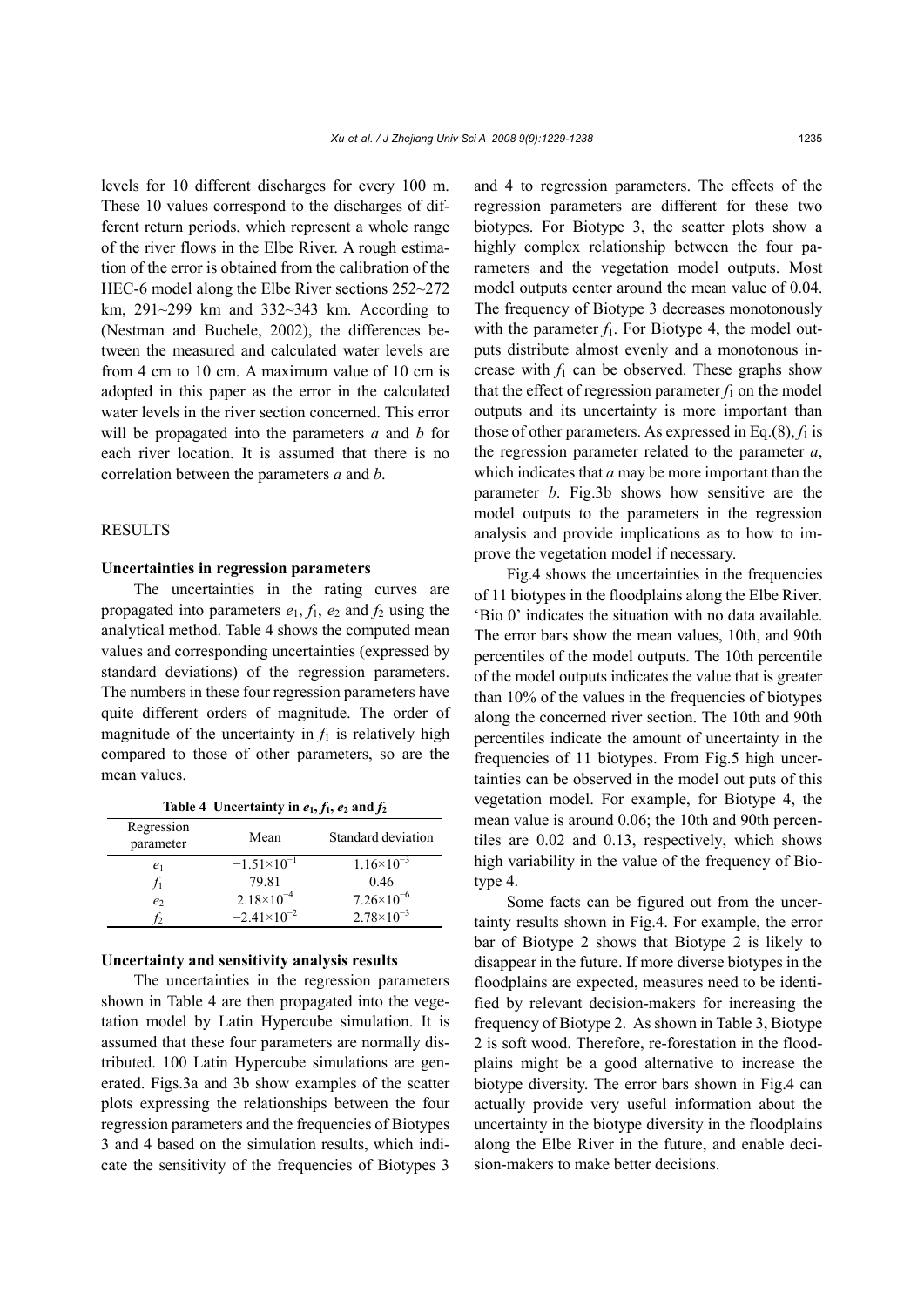

**Fig.3** Four regression parameters  $(e_1, f_1, e_2, f_2)$  vs model outputs for (a) Biotype 3 and (b) Biotype 4



**Fig.4 Error bars for the frequencies of 11 dominant biotypes in the Elbe floodplains ('Bio 0' is the situation without data, 'Bio 1'~'Bio 11' are the 11 dominant biotypes in the Elbe floodplains)**

# DISCUSSION

The two-step approach proposed in this paper is a quantitative method to propagate the uncertainty into model outputs. The example of the vegetation model shows a successful demonstration of applying the proposed approach. The two-step approach is demonstrated to be very efficient in both time and accuracy. First, the analytical characteristics of the first step can save much time and give accurate uncertainty analysis results. This is particularly suitable in the case of the rating curve, which can be transformed to a linear equation, and therefore a first-order error propagation

method can be applied. The analytical approach is also easy to implement and has high computational efficiency. The high accuracy of uncertainty analysis results obtained by the first step adds more reliability to the rating curve uncertainty estimation and therefore the corresponding decision-making. Secondly, the choice of Latin Hypercube simulation in the second step is made because not only can it deal with a complicated non-linear system, which is the case in this paper (for the vegetation model), but can provide also more precise results than other simulation methods and need smaller simulation size. Therefore, a combination of such two steps can suit in particular the need of uncertainty analysis for a complicated DSS. Besides its high efficiency, the proposed approach is also novel because of the combination of an analytical method and a simulation method, which is seldom seen in the literature.

# **CONCLUSION**

This paper introduces a two-step approach to analyze the effect of rating curve uncertainty in an Elbe DSS. The rating curves are a vital component of the Elbe DSS in modelling the effects of river engineering measures (combined with other hydraulic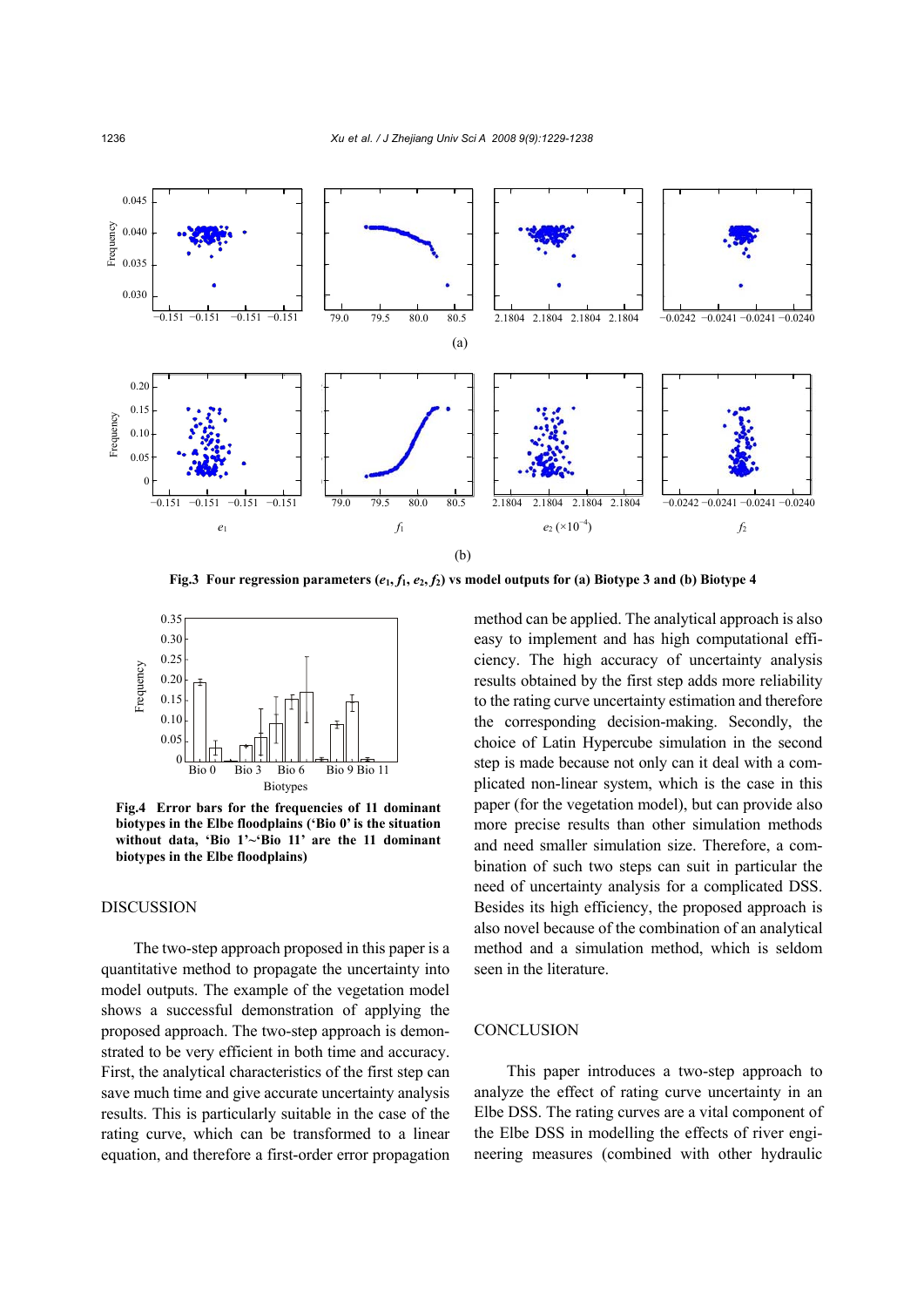models). The example of the vegetation model in the Elbe DSS demonstrated the time and accuracy efficiency of a two-step uncertainty analysis approach by successfully propagating uncertainty originating from the rating curves into the model outputs. Although the uncertainties propagated into the frequencies of 11 biotypes are high, the complete results provide very useful insights into uncertainty information for further decision-making in river basin management.

As is well known, models are never perfect. Knowing about the uncertainty can help decision-makers understand the gaps in current knowledge. The approach proposed in this paper is demonstrated to be capable of propagating uncertainty in a complicated system in an efficient way and can therefore provide substantial support to decision- making under uncertainty. Besides, as shown in this paper, this approach provides the possibility to analyze the sensitivity of model outputs to model parameters and provides qualitative information about the importance of parameters. Based on such information, additional work can be done to improve the models so as to reduce the uncertainty if necessary. The approach therefore can play an important role in decision-making under uncertainty.

The extended application of the proposed two-step approach can be a full analysis of uncertainty in the data and models in the whole decision support system, especially the vegetation model itself. This approach is general since no special requirements for its application have ever been needed. This approach is therefore recommended to be applied to a more complicated management problem, which could include more components like flood damage assessment and water quality management, because of its high efficiency and generality.

#### **References**

- Bauer, K.W.Jr., Parnell, G.S., Meyers, D.A., 1999. Response surface methodology as a sensitivity analysis tool in decision analysis. *Journal of Multi-criteria Decision Analysis*, **8**(3):162-180. [doi:10.1002/(SICI)1099-1360 (199905)8:3<162::AID-MCDA41>3.0.CO;2-X]
- Bergström, S., 1995. The HBV Model. *In*: Singh, V.P. (Ed.), Computer Models of Watershed Hydrology. Water Resources Publications, Littleton, Colorado, p.443-476.
- Bevington, P.R., Robinson, D.K., 1992. Data Reduction and Error Analysis for the Physical Sciences. McGraw-Hill, New York, p.96-112.
- Booij, M.J., 2002. Appropriate Modelling of Climate Change

Impacts on River Flooding. University of Twente, Ph.D Thesis, Enschede, the Netherlands, p.22-30.

- de Kok, J.L., Wind, H.G., Delden, H., 2000. Towards a Generic Tool for River Basin Management. Feasibility Assessment for a Prototype DSS for the Elbe. Feasibility Study—Report 2/3, Final Report, University of Twente, Enschede, the Netherlands.
- de Kort, I.A.T., Booij, M.J., 2007. Decision making under uncertainty in a decision support system for the Red River. *Environmental Modelling and Software*, **22**(2):128-136. [doi:10.1016/j.envsoft.2005.07.014]
- Draper, D., 1995. Assessment and propagation of model uncertainty. *Journal of the Royal Statistical Society Series B*, **57**(1):45-97.
- European Commission, 2000. Communication on the Precautionary Principle, COM. European Commission, DGR, RTD, Eurobarometer 55.2, Europeans, Science and Technology.
- Fuchs, E., Giebel, H., Hettrich, A., 2002. Applications of Ecological Models in Water and Navigation Management, the Integrated Model INFORM. NfG Mittelung NR 25, Koblenz (in German).
- Giupponi, C., 2007. Decision support systems for implementing the European Water Framework Directive: the MULINO approach. *Environmental Modelling and Software*, **22**(2):248-258. [doi:10.1016/j.envsoft.2005.07.024]
- Jakeman, A.J., Letcher, R.A., Norton, J.P., 2006. Ten iterative steps in development and evaluation of environmental models. *Environmental Modelling and Software*, **21**(5):602-614. [doi:10.1016/j.envsoft.2006.01.004]
- Jamieson, D.G., Fedra, K., 1996. The 'WaterWare' decision support system for river basin planning. 1. Conceptual design. *Journal of Hydrology*, **177**(3-4):163-175. [doi:10. 1016/0022-1694(95)02957-5]
- Janssen, P.H.M., Slob, W., Rotmans, J., 1990. Sensitivity Analysis and Uncertainty Analysis: a Survey of Ideas, Method and Techniques. Report No. 958805001, National Institute of Public Health and Environmental Protection, Bilthoven, Dutch.
- Kuczera, G., Parent, E., 1998. Monte Carlo assessment of parameter uncertainty in conceptual catchment models: the Metropolis algorithm. *Journal of Hydrology*, **211**:69-85. [doi:10.1016/S0022-1694(98)00198-X]
- Loucks, D.P., da Costa, J.R., 1991. Decision Support Systems, Water Resources Planning. Springer, Berlin, p.1-9.
- McIntyre, N.R., Wheater, H.S., 2004. A tool for risk-based analysis of surface water quality. *Environmental Modelling and Software*, **19**(12):1131-1140. [doi:10.1016/j. envsoft.2003.12.003]
- Mowrer, H.T., 2000. Uncertainty in natural resource decision support systems: sources, interpretation, and importance. *Computers and Electronics in Agriculture*, **27**:139-154. [doi:10.1016/S0168-1699(00)00113-7]
- Nestman, F., Buchele, B., 2002. Morphodynamics of the Elbe, Final Report from BMBF—Project with Separate Contributions and Appendix—CD. Kapitel III-2, K., Institut Fur Wasserwirtschaft und Kulturtechnik der Universitat